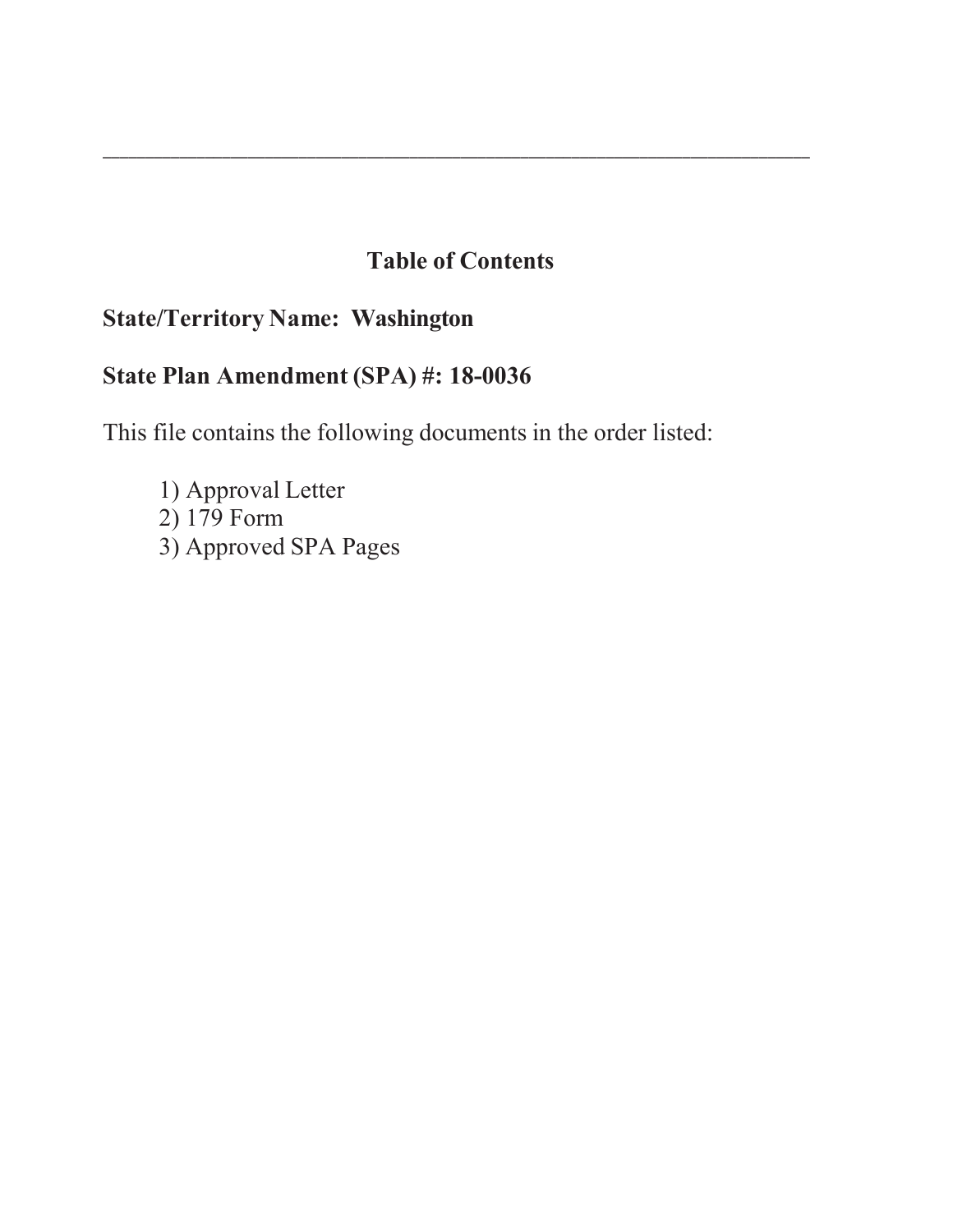DEPARTMENT OF HEALTH & HUMAN SERVICES Centers for Medicare & Medicaid Services Seattle Regional Office 701 Fifth Avenue, Suite 1600, MS/RX-200 Seattle, WA 98104



Division of Medicaid & Children's Health Operations

February 13, 2019

Susan Birch, Director MaryAnne Lindeblad, Medicaid Director Health Care Authority PO Box 45502 Olympia, WA 98504-5010

## **RE: Washington State Plan Amendment (SPA) Transmittal Number 18-0036**

Dear Ms. Birch and Ms. Lindeblad:

The Centers for Medicare & Medicaid Services (CMS) has completed its review of State Plan Amendment (SPA) Transmittal Number WA 18-0036. This amendment requested a full two-year exception to the federal requirement for a Recovery Audit Contractor (RAC).

This SPA was officially approved by CMS on February 4, 2019, with an effective date of October 1, 2018. The approved SPA pages and 179 form are enclosed.

If there are additional questions, please contact me or your staff may contact James Moreth at James.Moreth@cms.hhs.gov or  $(206)$  615-2043.

| Sincerely, |  |  |
|------------|--|--|
|            |  |  |
|            |  |  |
|            |  |  |

Associate Regional Administrator

cc: Ann Myers, SPA Coordinator

Enclosures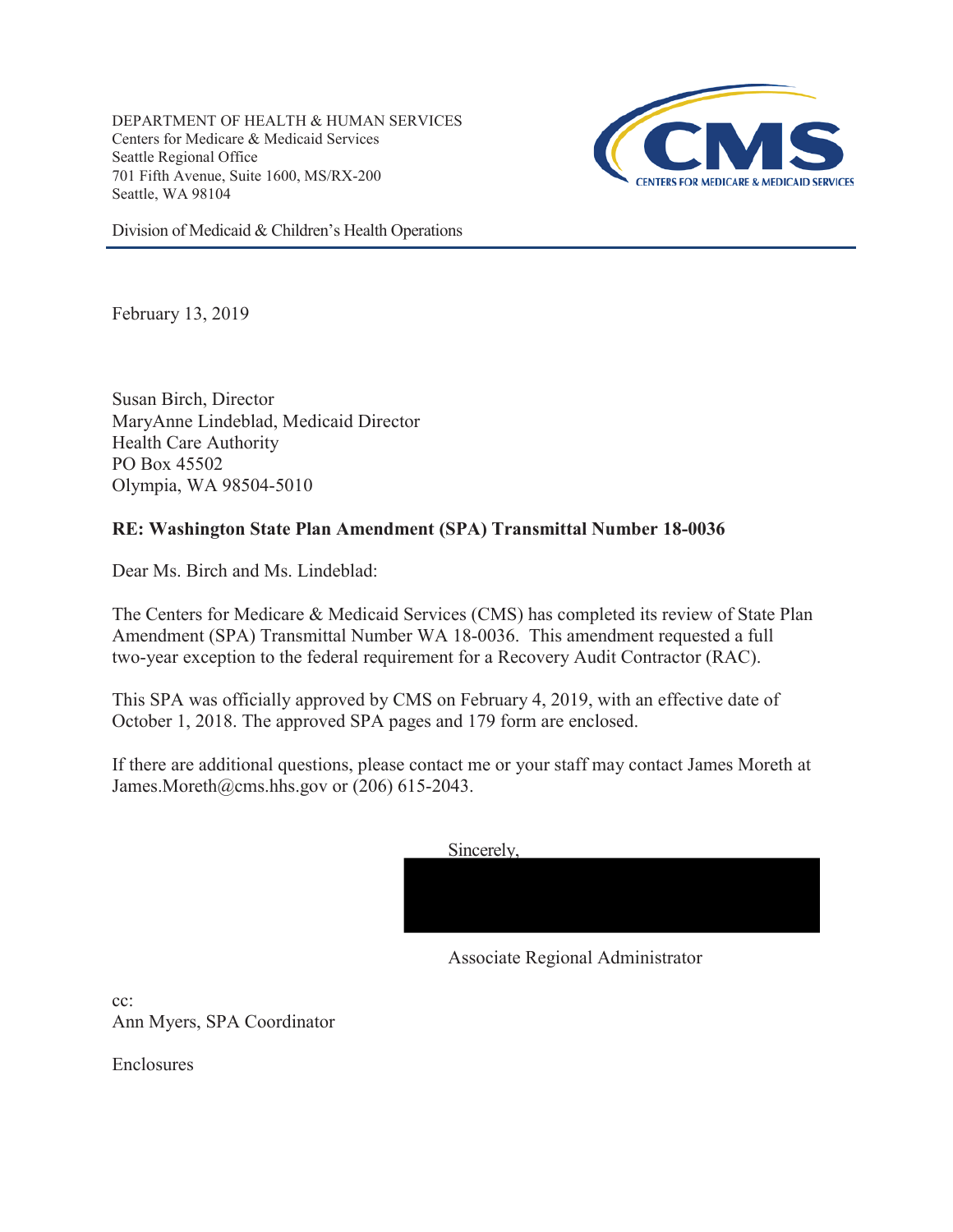| DEPARTMENT OF HEALTH AND HUMAN SERVICES<br>HEALTH CARE FINANCING ADMINISTRATION                                                                                                      |                                                                                | <b>FORM APPROVED</b><br>OMB NO. 0938-0193 |
|--------------------------------------------------------------------------------------------------------------------------------------------------------------------------------------|--------------------------------------------------------------------------------|-------------------------------------------|
| TRANSMITTAL AND NOTICE OF APPROVAL OF<br><b>STATE PLAN MATERIAL</b>                                                                                                                  | 1. TRANSMITTAL NUMBER:<br>18-0036                                              | 2. STATE<br>Washington                    |
| <b>FOR: HEALTH CARE FINANCING ADMINISTRATION</b>                                                                                                                                     | 3. PROGRAM IDENTIFICATION: TITLE XIX OF THE<br>SOCIAL SECURITY ACT (MEDICAID)  |                                           |
| TO: REGIONAL ADMINISTRATOR<br>HEALTH CARE FINANCING ADMINISTRATION<br>DEPARTMENT OF HEALTH AND HUMAN SERVICES                                                                        | 4. PROPOSED EFFECTIVE DATE<br>October 1, 2018                                  |                                           |
| 5. TYPE OF PLAN MATERIAL (Check One):                                                                                                                                                |                                                                                |                                           |
| NEW STATE PLAN                                                                                                                                                                       | AMENDMENT TO BE CONSIDERED AS NEW PLAN                                         | $\boxtimes$ AMENDMENT                     |
| COMPLETE BLOCKS 6 THRU 10 IF THIS IS AN AMENDMENT (Separate Transmittal for each amendment)<br>6. FEDERAL STATUTE/REGULATION CITATION:<br>Section 1905(a) of the Social Security Act | 7. FEDERAL BUDGET IMPACT:<br>a. FFY 2019 \$ 0<br>b. $FFY$ 2020 \$ 0            |                                           |
| 8. PAGE NUMBER OF THE PLAN SECTION OR ATTACHMENT:                                                                                                                                    | 9. PAGE NUMBER OF THE SUPERSEDED PLAN SECTION<br>OR ATTACHMENT (If Applicable) |                                           |
| Numbered Pages 36b, 36c, 36d                                                                                                                                                         | Numbered Pages 36b, 36c, 36d                                                   |                                           |
| 10. SUBJECT OF AMENDMENT<br><b>Recovery Audit Contractors</b>                                                                                                                        |                                                                                |                                           |
| 11. GOVERNOR'S REVIEW (Check One):<br>GOVERNOR'S OFFICE REPORTED NO COMMENT<br>COMMENTS OF GOVERNOR'S OFFICE ENCLOSED<br>NO REPLY RECEIVED WITHIN 45 DAYS OF SUBMITTAL               | $\boxtimes$ OTHER, AS SPECIFIED: Exempt                                        |                                           |
| 12. SIGNATURE OF STATE AGENCY OFFICIAL:                                                                                                                                              | 16. RETURN TO:                                                                 |                                           |
|                                                                                                                                                                                      | Ann Myers                                                                      |                                           |
| 13. TYPED NAME:                                                                                                                                                                      | Office of Rules and Publications                                               |                                           |
| MARYANNE LINDEBLAD                                                                                                                                                                   | Division of Legal Services                                                     |                                           |
| 14. TITLE:                                                                                                                                                                           | <b>Health Care Authority</b>                                                   |                                           |
| MEDICAID DIRECTOR<br>15. DATE SUBMITTED:<br>$11 - 29 - 18$                                                                                                                           | 626 8 <sup>th</sup> Ave SE MS: 42716<br>Olympia, WA 98504-2716                 |                                           |
| FOR REGIONAL OFFICE USE ONLY                                                                                                                                                         |                                                                                |                                           |
| 17. DATE RECEIVED:<br>11/29/18                                                                                                                                                       | 18. DATE APPROVED:<br>2/4/19                                                   |                                           |
| PLAN APPROVED - ONE COPY ATTACHED                                                                                                                                                    |                                                                                | Digitally signed by David L. Meacham -S   |
| 19. EFFECTIVE DATE OF APPROVED MATERIALO / 1/18                                                                                                                                      | 20. SIGNATU                                                                    |                                           |
|                                                                                                                                                                                      | 22. TITLE:<br>Associate Regional Administrator                                 | Date: 2019.02.13 08:51:05 -08'00'         |
| David L. Meacham<br>21. TYPED NAME:                                                                                                                                                  |                                                                                |                                           |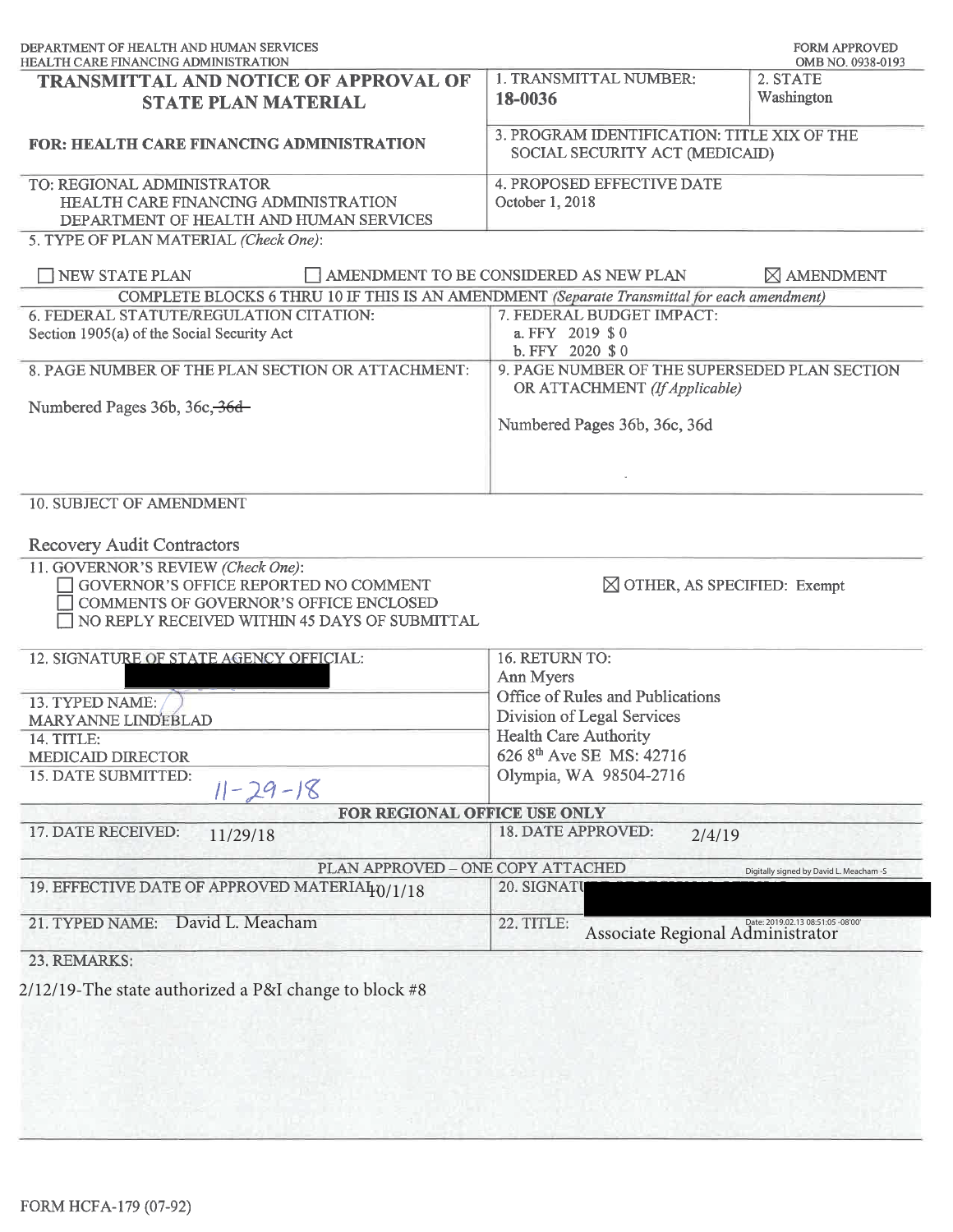### STATE PLAN UNDER TITLE XIX OF THE SOCIAL SECURITY ACT

36b

| State | <b>WASHINGTON</b> |
|-------|-------------------|
|       |                   |

| Citation                                                | 4.5b Medicaid Recovery Audit Contractor Program                                                                                                                                                                                                                                                                                                                                                                                                                                                                                                                                                                                                                                                                                                                                                                                                                                                                                                                                                                                                |
|---------------------------------------------------------|------------------------------------------------------------------------------------------------------------------------------------------------------------------------------------------------------------------------------------------------------------------------------------------------------------------------------------------------------------------------------------------------------------------------------------------------------------------------------------------------------------------------------------------------------------------------------------------------------------------------------------------------------------------------------------------------------------------------------------------------------------------------------------------------------------------------------------------------------------------------------------------------------------------------------------------------------------------------------------------------------------------------------------------------|
| Section 1902(a)(42)(V)(i)<br>of the Social Security Act | The State has established a program under<br>which it will contract with one or more recovery audit<br>contractors (RACs) for the purpose of identifying<br>underpayments and overpayments of Medicaid claims under<br>the State plan and under any waiver of the State plan.<br>$X$ The State is seeking a time-limited exception to<br>establishing such program for the following reasons:<br>Washington State is respectfully requesting a full<br>exception to establish a Medicaid RAC program. The<br>State released a Request for Proposal on July 11, 2018<br>with a due date of September 5, 2018, and once again<br>no bids were received.<br>Approximately 90% of Washington State's Medicaid<br>population is enrolled in managed care and provider<br>network payments are not subject to recovery audit<br>contracting. The State has not received bids from any<br>RAC vendor during the last two RFPs issued.<br>Washington State maintains a robust program integrity<br>oversight program of fee-for-service (FFS) payments |
|                                                         | and is entering into a Joint Operating Agreement with<br>Qlarant, the UPIC for the Western Region to assist in<br>oversight of FFS expenditures. The State will leverage<br>audits of FFS programs and providers with Qlarant to<br>ensure appropriate oversight of FFS expenditures<br>continue.                                                                                                                                                                                                                                                                                                                                                                                                                                                                                                                                                                                                                                                                                                                                              |
|                                                         | CMS has approved a time-limited two year full exception<br>to establish a Medicaid RAC program with an effective<br>date of 10/1/18.                                                                                                                                                                                                                                                                                                                                                                                                                                                                                                                                                                                                                                                                                                                                                                                                                                                                                                           |